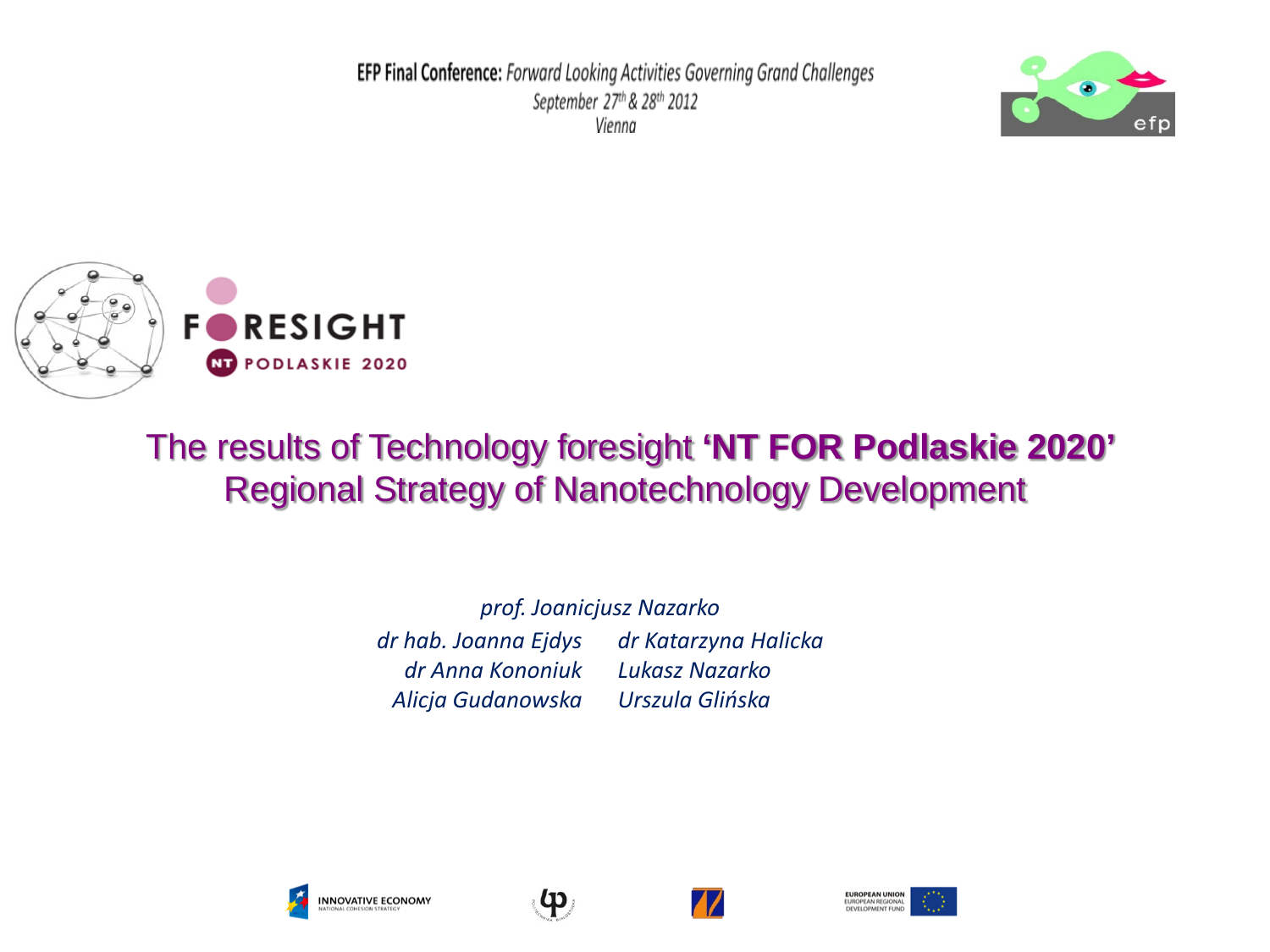

#### *AGENDA*



**PRIORITY TECHNOLOGY GROUPS**

**CONCLUSIONS**

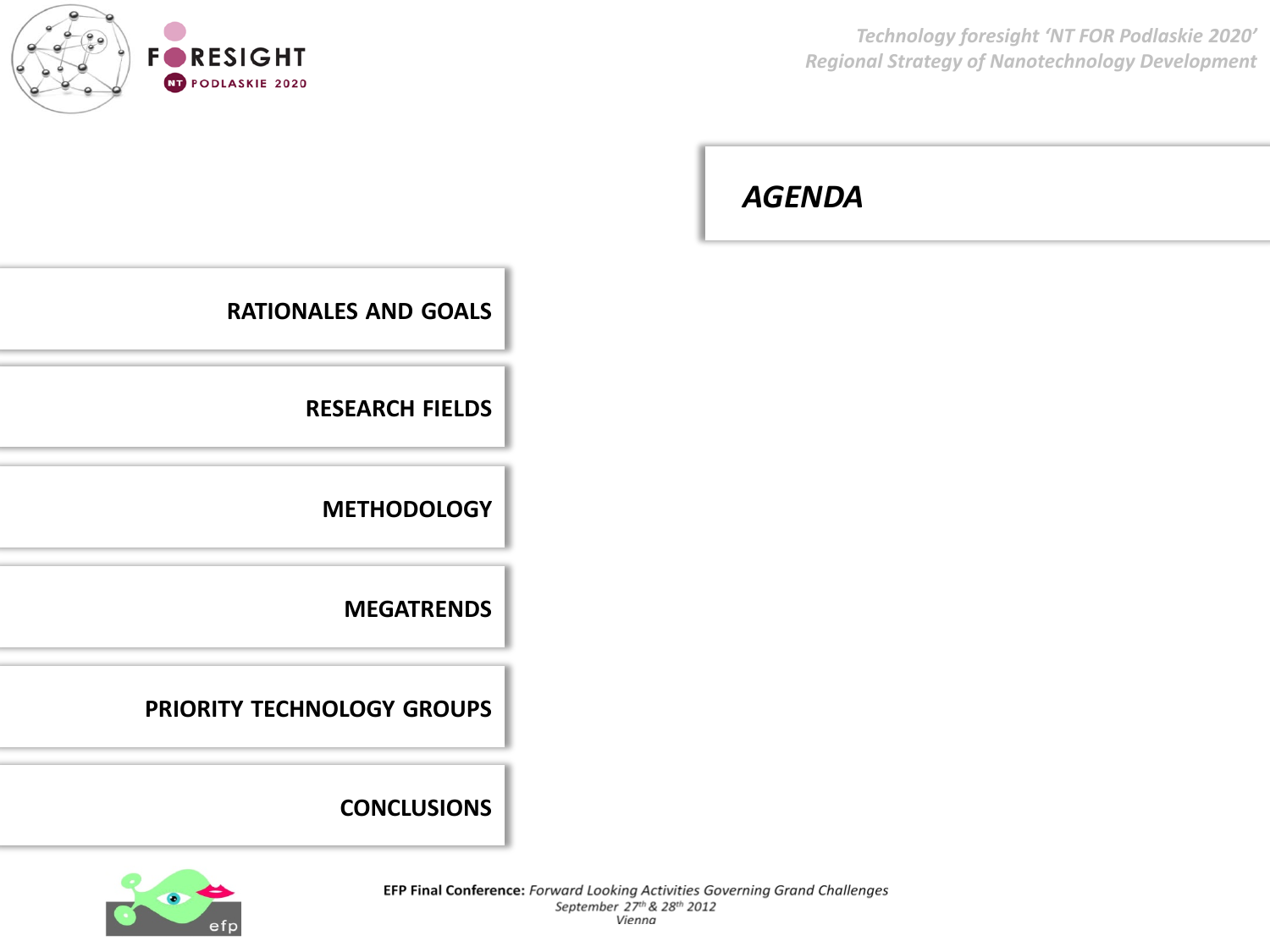



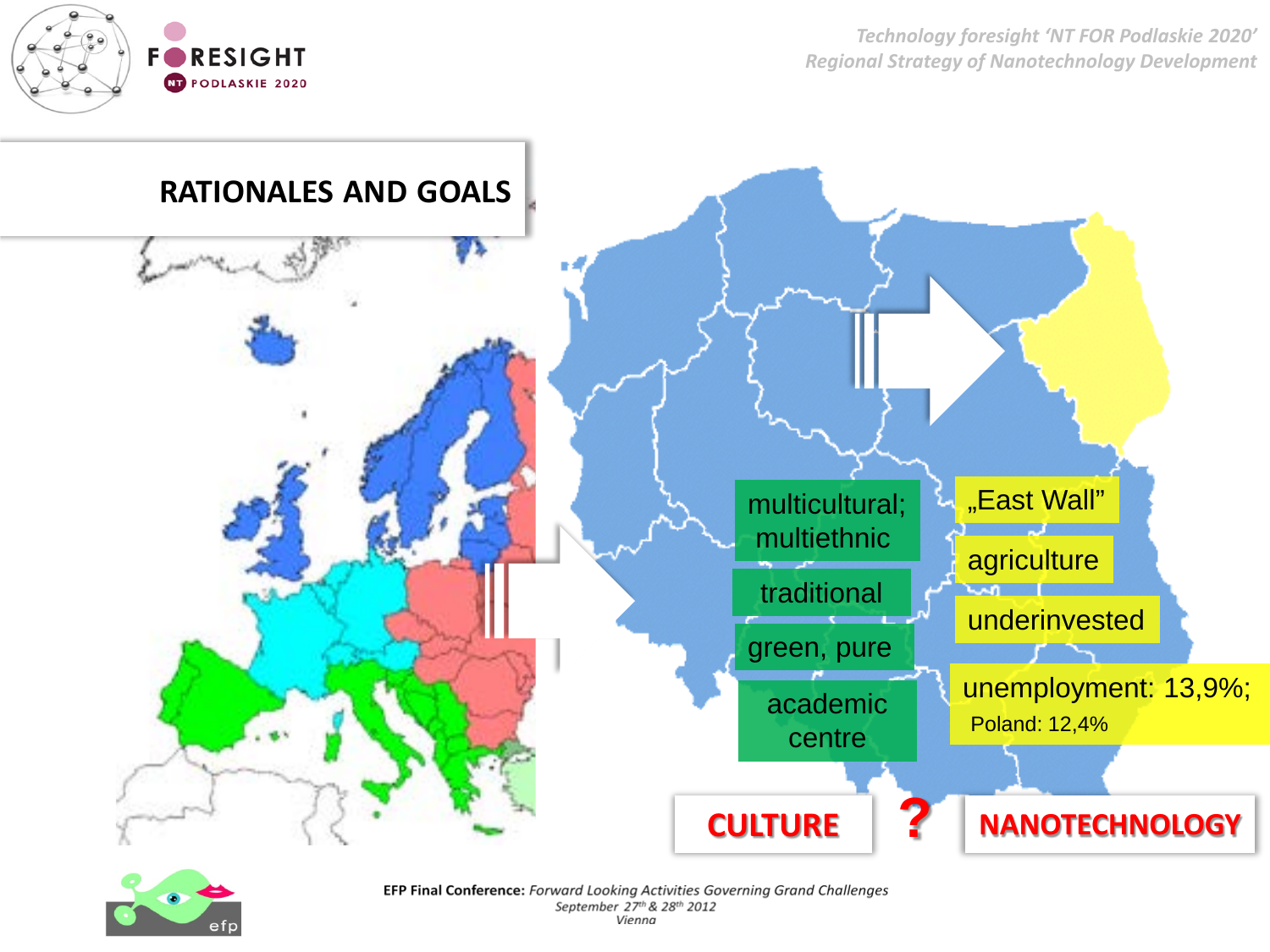

### **NANOTECHNOLOGICAL INITIATIVES**

**IN PODLASKIE PROVINCE**

#### Medical University of Bialystok Faculty of Medicine Department of Biophysics



#### Bialystok University of Technology Faculty of Mechanical Engeneering Chair of Biomedical Engeneering



#### Clothing (lingerie) industry

#### Food processing industry

Medical industry

Timber industry

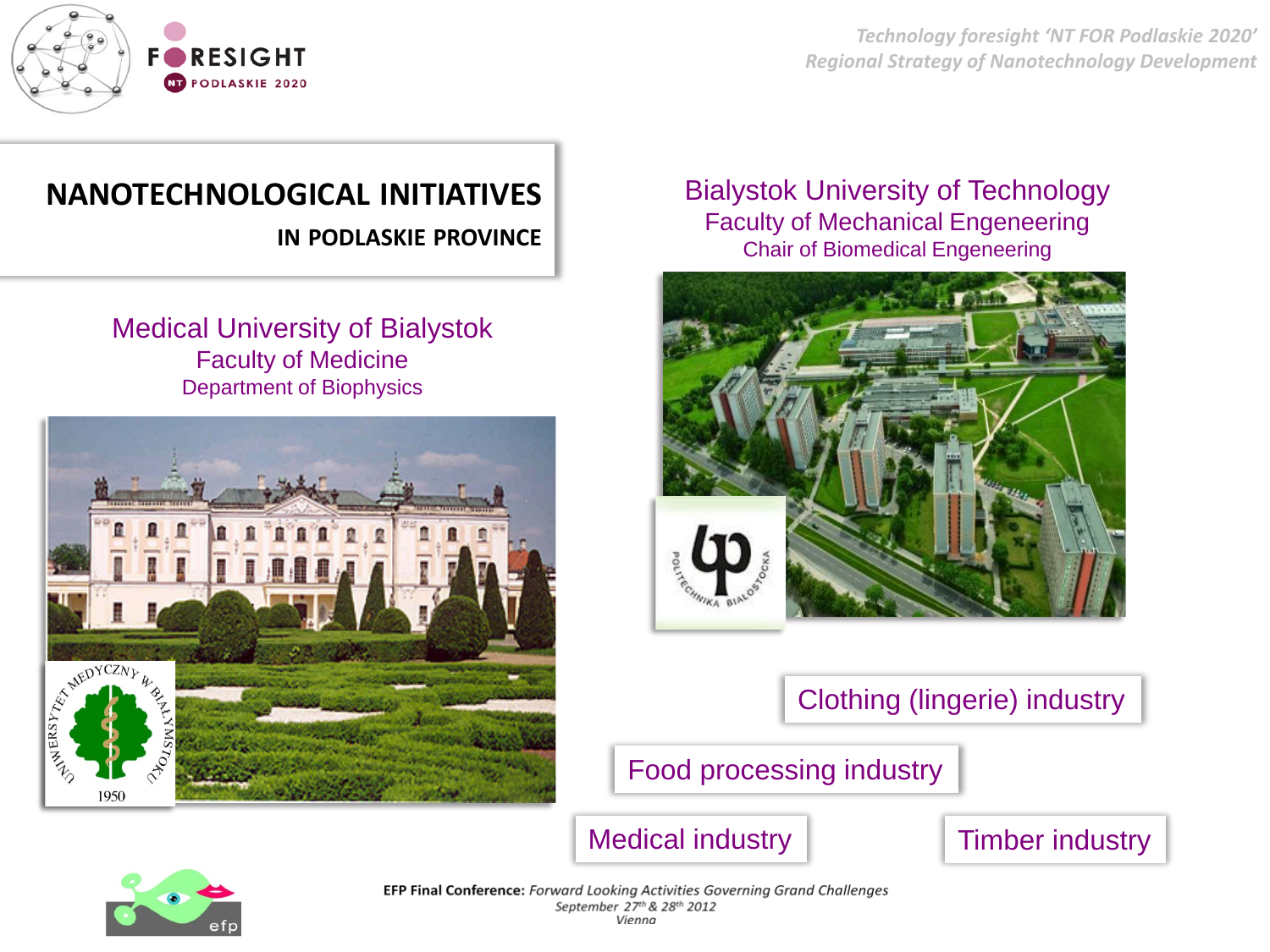

# **RATIONALES AND GOALS**

TIME HORIZON: 2009 – 2013

**PURPOSE**: an attempt of breakthrough technologies promotion when the development of the traditional sectors does not accelerate the region growth

#### **PROJECT'S GOALS**:

- elaborating a strategy of nanotechnology development in Podlaskie province till 2020
- •identifying and mapping critical nanotechnologies up to 2020
- identifying the most important factors influencing the development of nanotechnologies
- putting forward scenarios of nanotechnology development
- stimulating the process of regional vision building between the key stakeholders



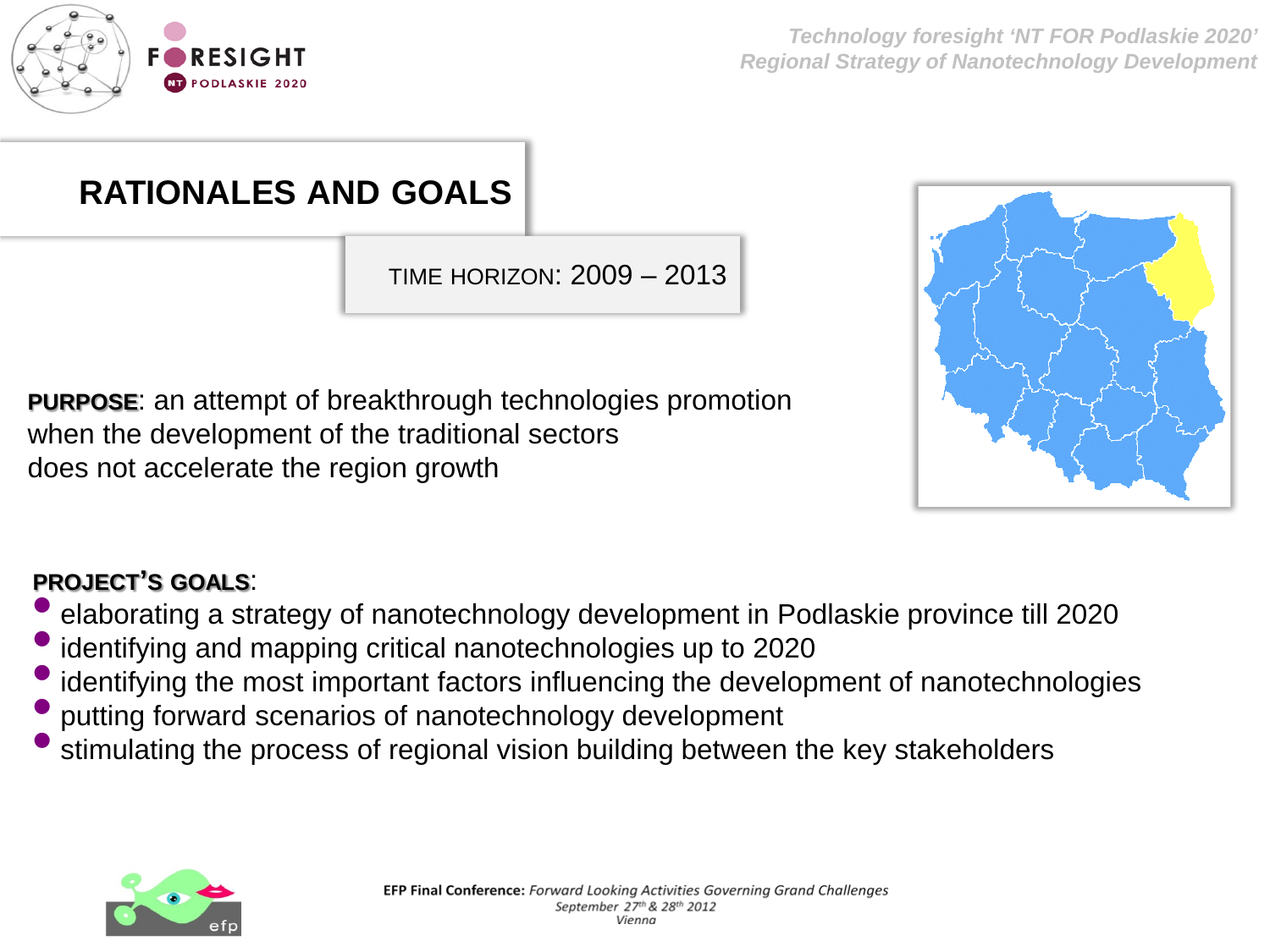

# **RESEARCH FIELDS**



September 27th & 28th 2012

*Future research fields and transeregional cooperation*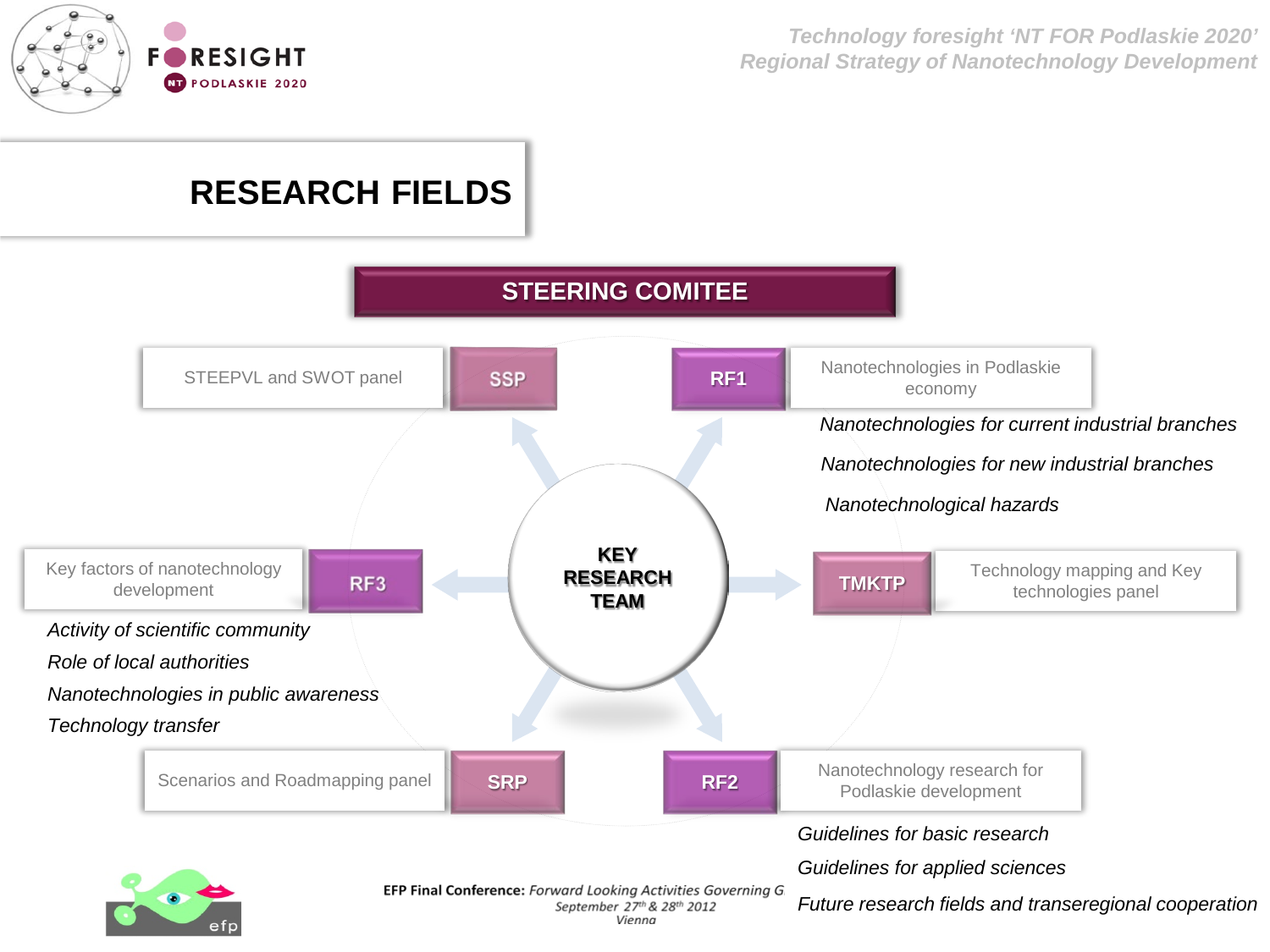

## **METHODOLOGY**

# *INNOVATIONS*

#### **RESEARCHERS**

professional background, sex, age, *esp.* women and young people (under 35)

#### **DATA**

experts from different institutions, information from variety of works

#### **THEORY**

experts from different scientific fields

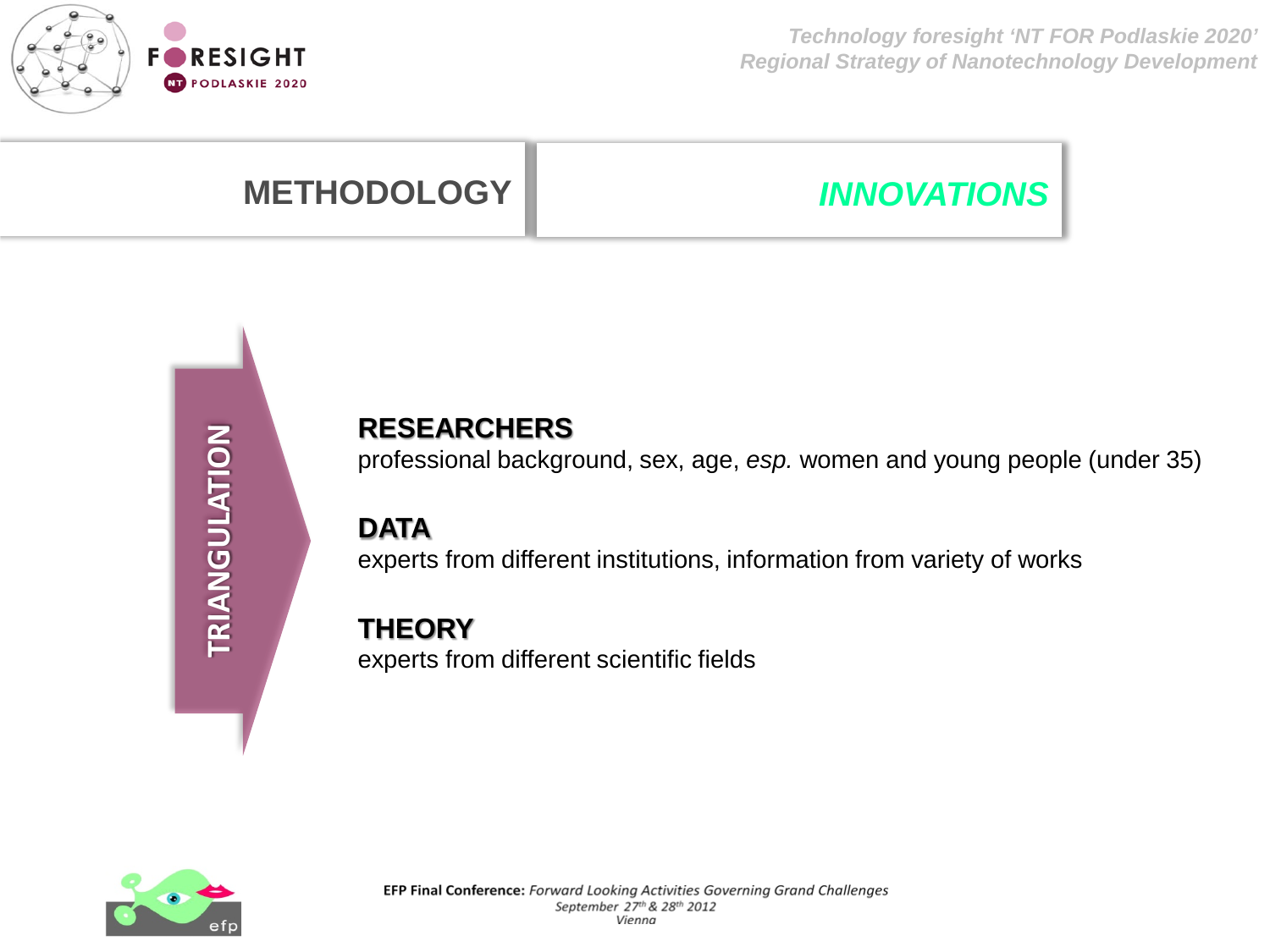



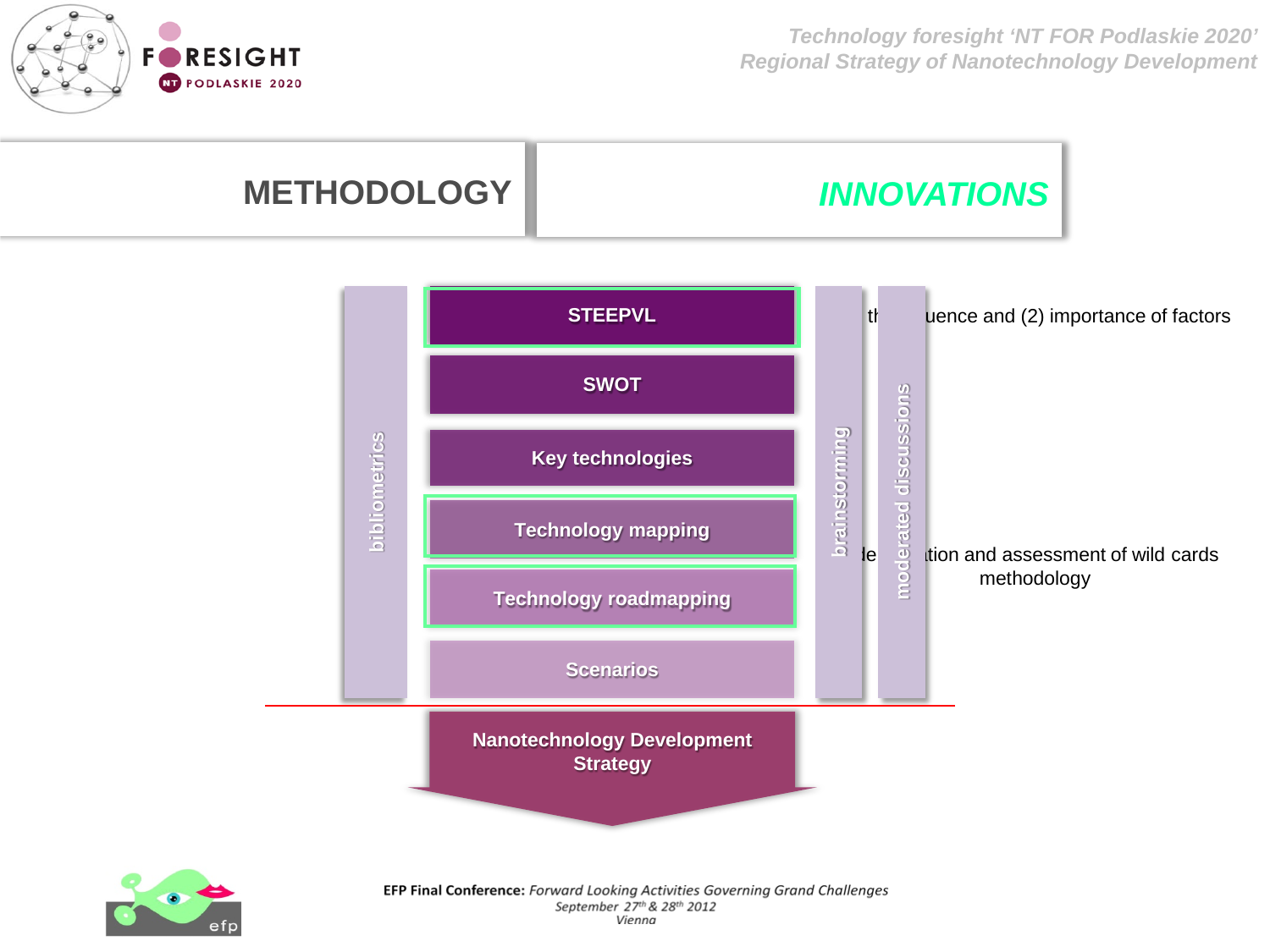

# **MEGATRENDS**

- technological progress
- ageing population
- increasing importance of alternative energy sources
- intensified activity of the states in the realm of security
- new patterns of social inequality
- shaping of the new economy



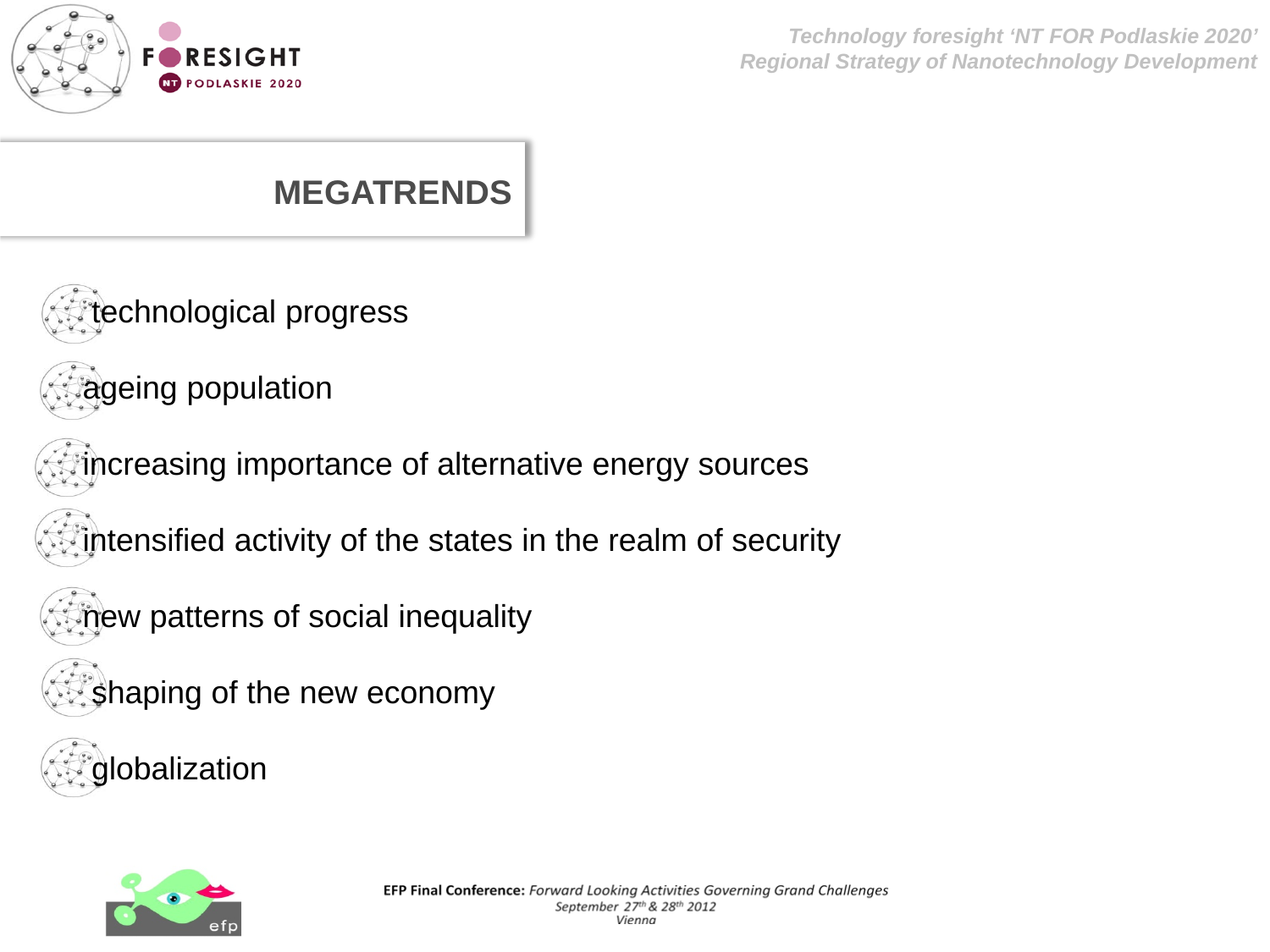

#### **PRIORITY TECHNOLOGY GROUPS**



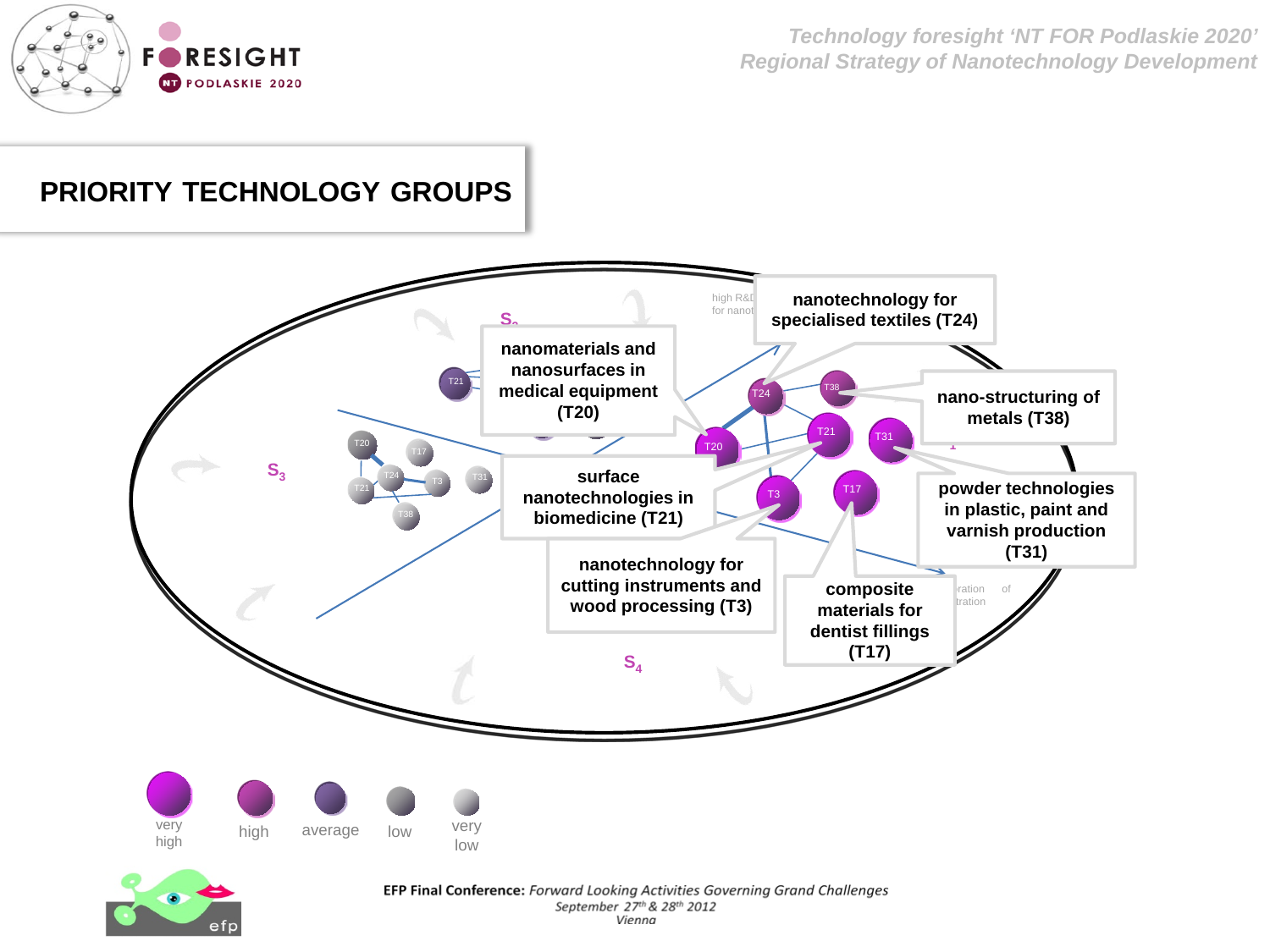



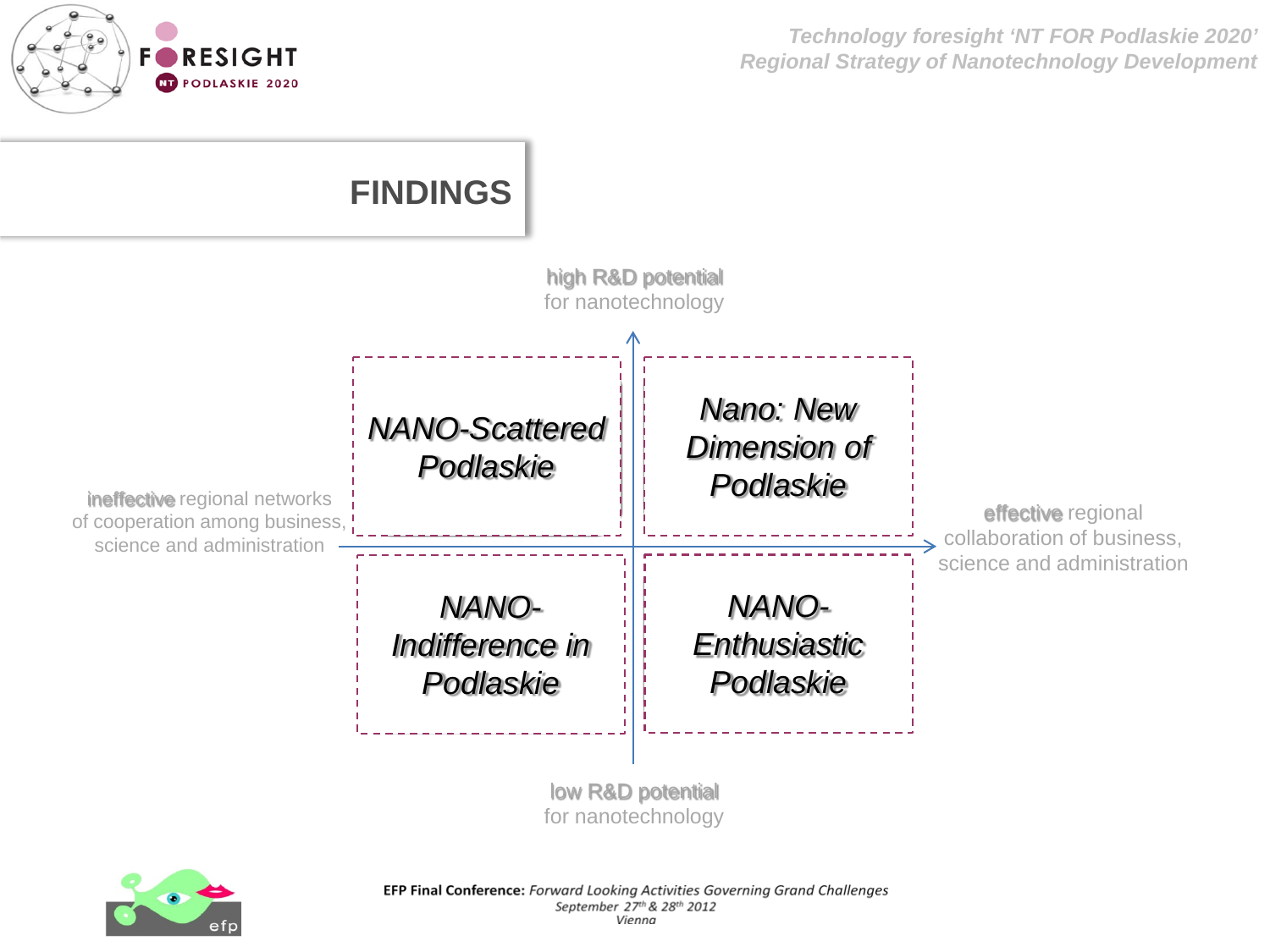

# **CONCLUSIONS**

#### **SCENARIOS** – the background of *Regional Strategy of Nanotechnology Development S1 S2 S3 S4*

The most conducive environmental factors to the nanotechnology development in Podlaskie province, as well as to the *Nanotechnology Development Strategy* are:

#### •**the increase the region's R&D potential**

#### •**the strength the networks of entrepreneurs, scientists and authorities**

**STRATEGY** will set the orientation of nanotechnology introduction into the economy of Podlaskie province and thus will provide a sound proposal of a path towards the sustainable development of the region